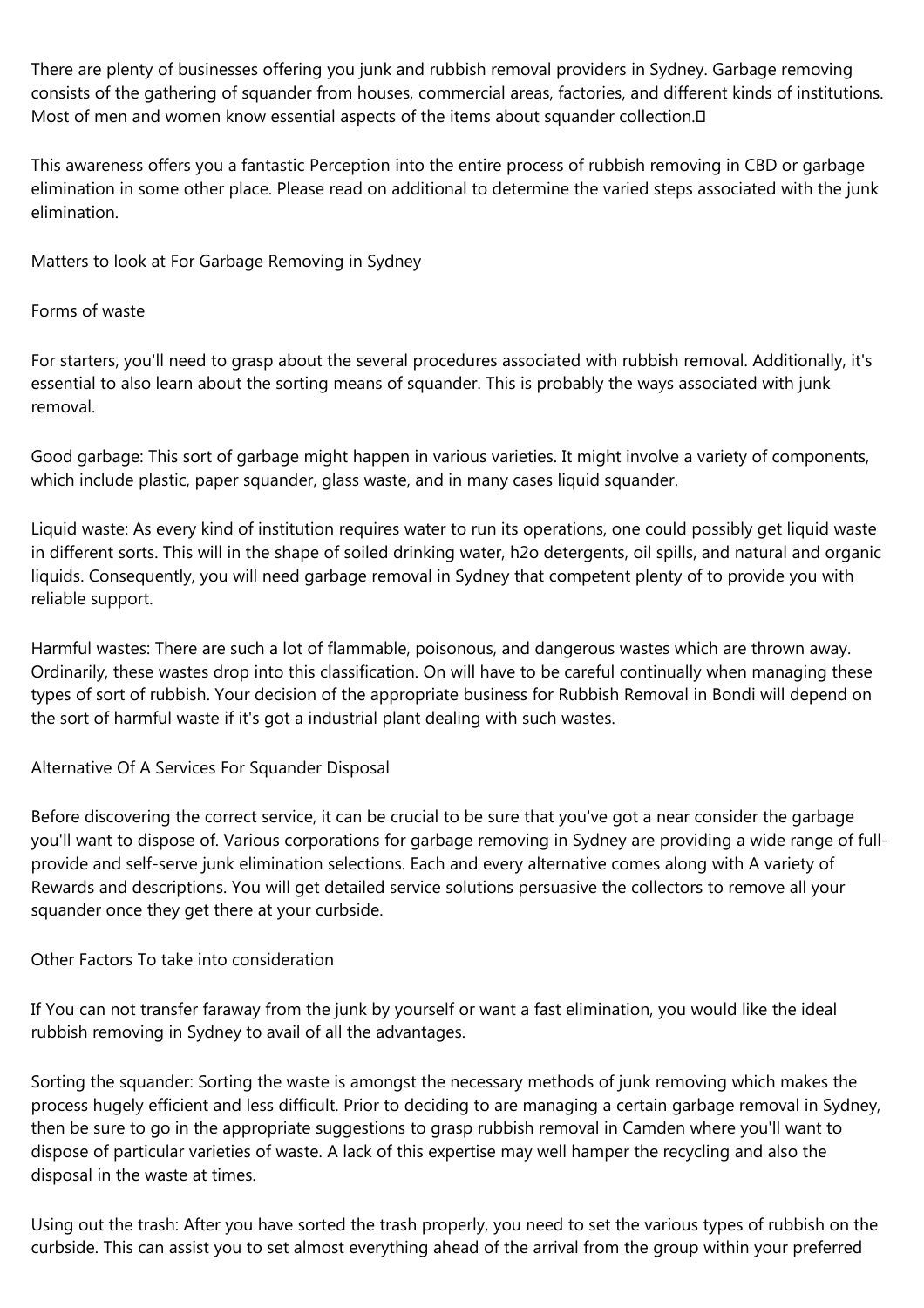support for Rubbish elimination in Sydney. It can help you to move the squander to a particular selection space. No matter how you established your trash, you may need to ensure that you put it accurately and don't scatter it in the gathering region or the gathering paths.

Adhering to these rules will help you get the items right for yourself, choosing the suitable service for rubbish removing provider in Parramatta . It will also enable you to stay away from all sorts of challenges while acquiring unhindered expert services.

Once you have to have the assistance for garbage removal in Sydney, ensure you opt for only a highly regarded corporation.

Sudden pain, tickling or numbness in fingers is a common situation that frequently has an effect on men and women in Careers like packaging or info entry. The repetitive motion of fingers can irritate nerves leading to agony, swelling, and lack of muscle power. These indications reveal Repetitive Pressure Accidents, and a common RSI is Carpal Tunnel Syndrome.

The median nerve that goes through your wrist passes from the carpal tunnel which happens to be a slender path that is made up of bone and ligament. If there is swelling inside your wrist, it squeezes the tunnel putting strain around the median nerve and causing suffering and numbness. If there is too much agony you may will need to refer to an experienced. On the other hand, aids may help lessen the soreness and supply reduction. An orthopaedic aid like a thumb assist or perhaps a wrist aid may be of wonderful support based upon the severity and extent of suffering.

Other circumstances exactly where you'll find a thumb help or wrist assist helpful are:

Thumb accidents like sprains, fractures, and dislocations generally take place from the sudden affect of slipping to the ground.

Widespread Indications of Carpal Tunnel Syndrome

If you feel that the carpal tunnel syndrome soreness has expanded to wrists from thumbs, a wrist brace could be a improved choice.

Beneath are its rewards:

Wrist Stabilisation

An array of braces is available to heal accidents and ailments. Many of the wrist aids available aid stabilise *<https://www.sendspace.com/file/pmboc4>*

the wrist joint. Sporting a brace assures that there is no added motion occurring which could improve agony. This permits the user to execute daily jobs with out interfering With all the therapeutic process.

Reduction in Swelling

If you immobilise the wrist having a support, it restricts actions thereby lowering swelling, agony, and inflammation.

Improves Healing Put up-surgical procedures

Sufferers who definitely have been through wrist surgery could use a wrist brace to shield the site on the surgical